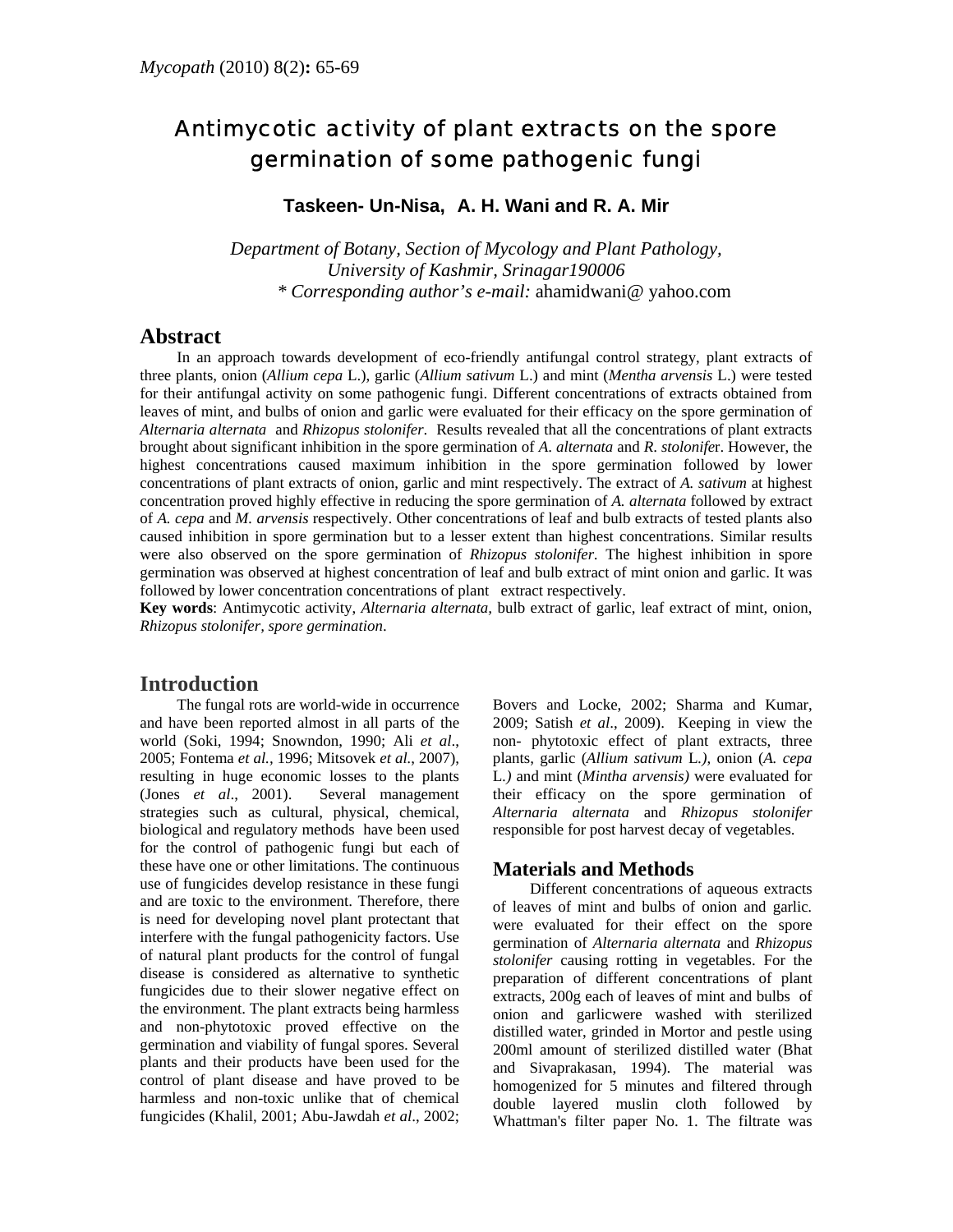then centrifuged at 5000 rpm for 10 min. and was considered as standard solutions (S). Then other concentrations such as S/2, S/10, and S/100 were obtained by adding appropriate amount of sterilized distilled water to standard concentration. These concentrations were used to study the spore germination of various rot causing fungi.

Spore suspension of each isolate of fungi containing at least 20-30 spores per microscopic field was prepared from 10 days old fungal culture. One drop about 0.1ml of spore suspension was put in a cavity glass slide containing a drop (about 0.1 mL) of different concentration of plant extract. These slides were kept in moist chamber prepared by putting two folds of filter paper in both sides of Petri-plates. These Petri plates were incubated at 24±2 °C for 24 hours. Each treatment was replicated five times.The data were analysed for critical difference (Pansey and Sukhatme, 1978).

The percent spore germination was recorded using formula given by Kiraly *et al.* (1974) as:

 No. of spores germinated Percent spore germination = ---------------------------------------------- ×100 Total no. of spores examined

# **Results and Discussion**

### **Effect of plant extracts on the spore germination of** *Alternaria alternata*

It was revealed from the results (Table 1, Fig. 1) that different concentrations of plant extracts caused significant inhibition in the spore germination. However, the maximum inhibition in the spore germination was found at highest concentration 'S'. It was followed by S/2, S/10, and S/100 concentrations of plant extracts as compared to control which showed least inhibition in spore germination. The extract of *Allium sativum* at highest concentration ('S' concentration) was found most effective in reducing the spore germination followed by highest concentration (S) of extract of *Allium cepa* and *Mentha arvensis* respectively. The inhibition in spore germination varies from 43.94% to 9.7% in different concentrations of *Allium sativum.* In different concentrations of extract of *Allium cepa*, the inhibition in spore germination ranges from 60.51% to 17.58% whereas inhibition of spore germination ranges from 69.39% to 20.44% in different concentration of extract of *Mentha arvensis* respectively as compared to untreated control which showed least inhibition in spore germination.

#### **Effect of plant extracts on the spore germination of** *Rhizopus stolonifer*

It was revealed from the study (Table 2, Fig. 2) that plant extracts of garlic, onion and mint caused inhibition in the spore germination. However, the inhibition in spore germination increased with the increase in the concentration of plant extracts. The maximum inhibition in the spore germination was found at highest concentration 'S'. It was followed by S/2, S/10, and S/100 concentrations of plant extracts. The extract of *Allium sativum* at highest concentration ('S' concentration) was found most effective in reducing the spore germination followed by standard concentration 'S' of *Allium cepa* and *Mentha arvensis,* respectively. The inhibition in spore germination varies from 42.62% to 9.14% in different concentrations of *Allium sativum*. The decrease in spore germination in different concentration of extracts of *Allium cepa* ranges from 45.27% to 21.29% respectively, whereas in *Mentha arvensis* the inhibition in spore germination ranges from 55.34% to 22.57% in different concentrations of its extracts respectively as compared to control which showed least inhibition in spore germination.

An attempt was made in the present study to observe the efficacy of different concentrations of plant extracts of garlic (*Allium sativum*), onion (*Allium cepa*) and mint (*Mentha arvensis*) on the spore germination of fungi such as *Alternaria alternata, Rhizopus stolonifer*, causing fungal rot diseases on vegetables. It was clear from the results, that different concentration of leaf and bulb extract of mint, garlic and onion caused significant inhibition in the spore germination as compared to control. And highest concentration (S) of plant extracts proved highly effective followed by lower concentration of extract i.e. S/2, S/10 and S/100 respectively. The result further indicates that the extract of *Allium sativum was*  highly effective as compared to extracts of *Allium cepa* and *Mentha arvensis* respectively. The effect of different concentrations of plant extract on the inhibition of spore germination may be due to fungicidal effect of extract on the spore germination and such study have been carried out for the first time in Kashmir. Similar studies have been carried out by Misra and Dixit (1976) on the antifungal activity of *Allium sativum* against eighteen different fungi including *Fusarium* spp. and they reported that crude leaf extract of *A. sativum* completely checked the mycelia growth of all the test fungi. Jacob and Sivaprakasan (1994) and Arya *et al.* (1995) studied the antifungal activity of the extracts of various plant species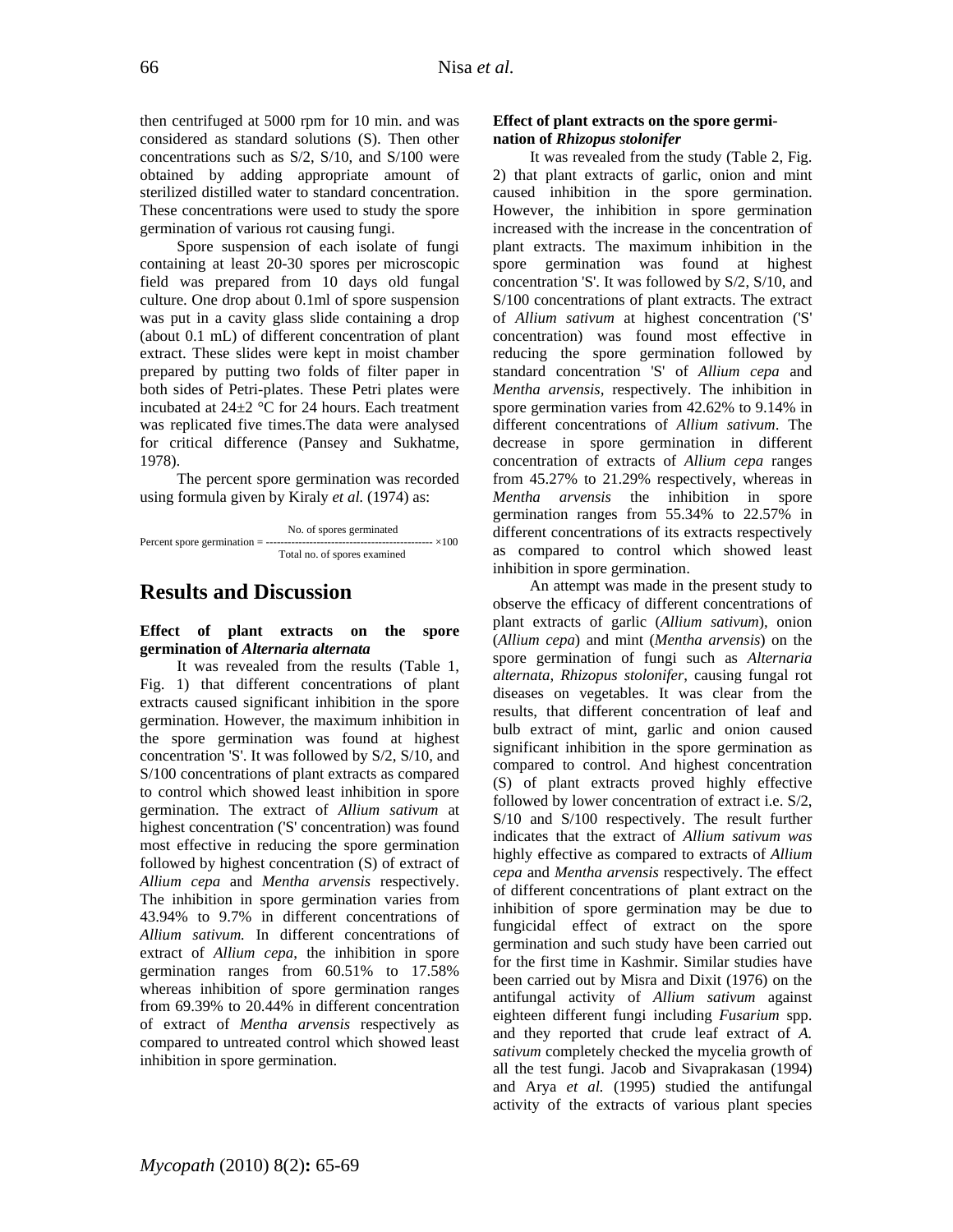against *Fusarium pallidoroseum* and reported inhibitory effect of extracts of garlic bulbs and Bignonia leaves on the mycelial growth of *Fusarium pallidoroseum*. Karade and Sawant (1999), Datar (1999), and Anwar and Khan (2001) observed the same results with the plant extracts of other plants. Our findings are also in agreement with those of Bashir (2001) and Bhat (2002). Bowers and Locke (2000) indicates that the maximum inhibition in spore germination of *Fusarium solani* f. sp. *melongenae* was exhibited by the extract of *Allium sativum* followed by *Datura stramonium*, *Artemisia* spp. *Mentha spicata* and *Juglans regia*. Thirumala and Sitaramaiah (2000), Lolpuri, (2002) and Teqida Menesens *et al*. (2002) reported antifungal activity of some wild plants against *Penicillium* sp.

Various plant extracts of neem, mint, mehendi, safeda and garlic were used for their effect on the inhibition control of spore germination of *Alternaria brassicae* causing *Alternaria* blight in rapeseed and mustard. All the plant extracts showed inhibitory effect but garlic proved most effective in inhibiting spore germination (Khurana *et al.*, 2005). Several studies with plant extract of onion, ginger and other plants also indicates their inhibitory effect on the spore germination and mycelial growth of several pathogenic fungi (Moubasher *et al*., 1970; Singh *et al.*, 1990; Hassan *et al*., 2005; Tagoe *et al*., 2011).

| Table 1: Effect of plant extracts on the spore germination of Alternaria alternata. |  |  |  |  |  |
|-------------------------------------------------------------------------------------|--|--|--|--|--|
|-------------------------------------------------------------------------------------|--|--|--|--|--|

| <b>Concentration</b> | Spore germination $(\% )$ |                  |         |                  |         |  |
|----------------------|---------------------------|------------------|---------|------------------|---------|--|
| <b>Treatment</b>     | Control                   | S/100            | S/10    | S/2              | S       |  |
|                      | 90.50                     | 43.94            | 32.60   | 21.29            | 9.7     |  |
| Allium sativum       | (72.06)                   | (41.52)          | (34.82) | (27.48)          | (18.20) |  |
|                      | 91.90                     | 60.51            | 51.93   | 41.26            | 17.58   |  |
| Allium cepa          | $(73.47)$ **              | (51.07)          | (46.26) | (39.97)          | (24.79) |  |
| Mentha arvensis      | 92.57                     | 69.39            | 58.61   | 39.26            | 20.44   |  |
|                      | (74.19)                   | (56.41)          | (49.96) | (38.80)          | (26.88) |  |
|                      | SE. diff.                 | $C.D (P = 0.05)$ |         | $C.D (P = 0.01)$ |         |  |
| Fungicides           | 1.80                      | 1.61             |         | 2.09             |         |  |
| Concentration        | 0.93                      | 1.86             |         | 2.42             |         |  |
| Fungicide x conc.    | 1.61                      | 3.22             |         | 4.19             |         |  |

Mean of five replicates; \*\* Figures in parentheses are arc Sin√%age transformed value and are statistically identical.



**Fig. 1**: Effect of plant extracts on the spore germination of *Alternaria alternata*.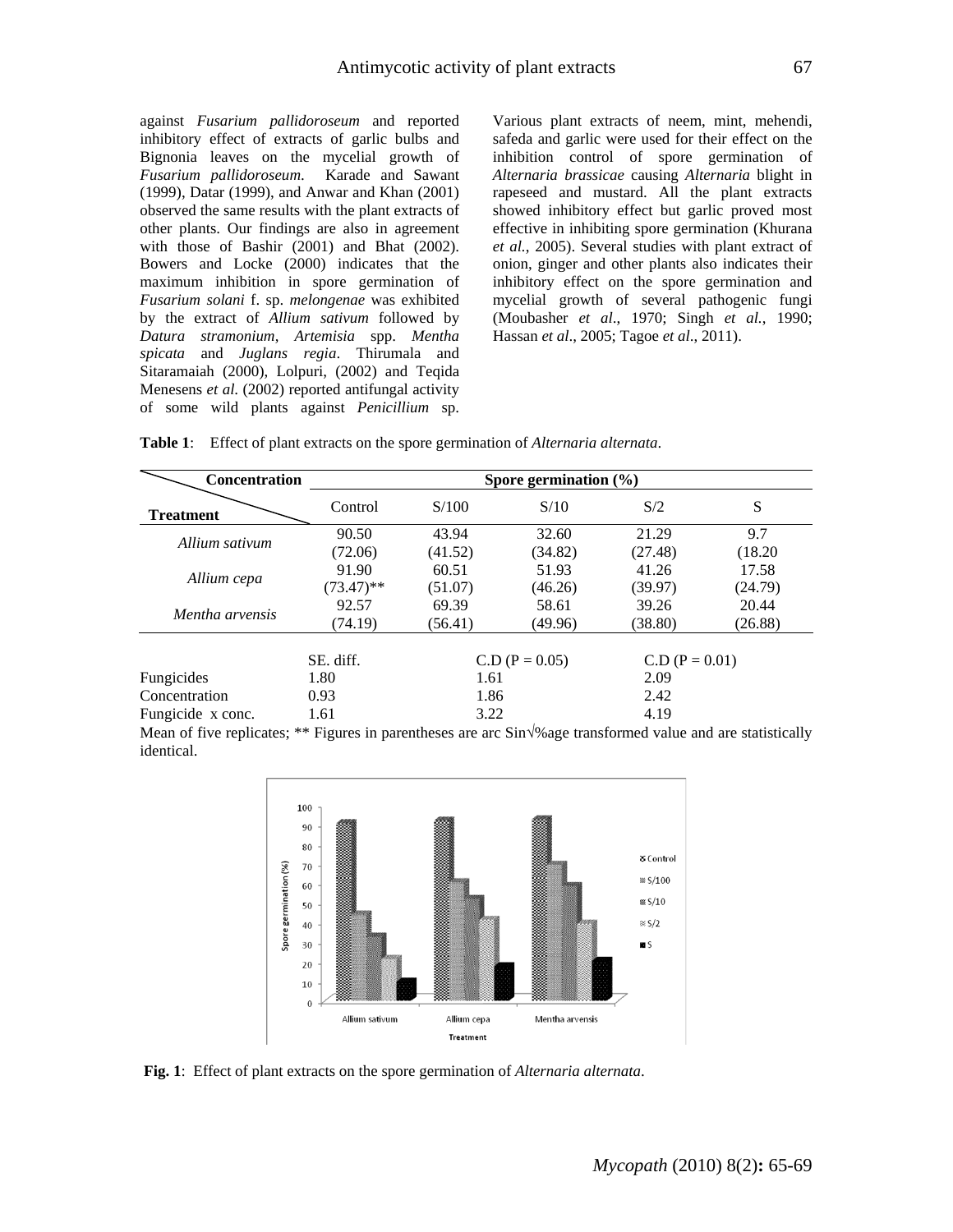| Concentration     |           |                  | Spore germination $(\% )$ |         |         |
|-------------------|-----------|------------------|---------------------------|---------|---------|
| <b>Treatment</b>  | Control   | S/100            | S/10                      | S/2     | S       |
| Allium sativum    | 87.78     | 42.60            | 25.21                     | 17.17   | 9.14    |
|                   | (69.54)   | (40.75)          | (30.14)                   | (24.48) | (17.60) |
|                   | 89.28     | 45.27            | 36.58                     | 28.52   | 21.29   |
| Allium cepa       | (70.89)   | (42.29)          | (37.22)                   | (32.28) | (27.48) |
| Mentha arvensis   | 91.11     | 55.34            | 47.95                     | 35.24   | 22.57   |
|                   | (72.66)   | (48.07)          | (43.83)                   | (36.42) | (28.37) |
|                   | SE. diff. | $C.D (P = 0.05)$ | $C.D (P = 0.01)$          |         |         |
| Fungicides        | 0.80      | 1.58             | 2.09                      |         |         |
| Concentration     | 0.92      | 1.83             | 2.41                      |         |         |
| Fungicide x conc. | 1.60      | 3.17             | 4.18                      |         |         |

**Table 2:** Effect of plant extracts on the spore germination of Rhizopus stolonifer.

Mean of five replicates; \*\* Figures in parentheses are arc Sin√%age transformed value and are statistically identical.



**Fig. 2**: Effect of plant extracts on the spore germination of *Rhizopus stolonifer*.

### **References**

- Ali S, Rivera VV, Secor GA, 2005. First report of *Fusarium graminearum* causing dry rot of potato in North Dakota. *Plant Dis.*, **89**: 105
- Anwar A, Khan FU, 2001. Effect of aqueous leaf extracts of medicinal plant on the growth of rhiospheric fungi of tomato cv. Pusa Ruby *in vitro. SKUAST J. Res.*, **3**: 60-63.
- Arya A, Chauhan R, Arya C, (1995). Inhibition of growth of 200 pathogenic fungi by garlic extract. *Mycologia,* **67**: 882-885
- Bashir S, 2001. Evaluation of some medicinal plant extracts against Fusarium oxysporum. *Indian Phytopathol*., **35**: 107-108.
- Bhat ZA, 2002. Comparative efficacy of biocontrol agents, Botanical extracts and fungicide in the management of chickpea wilt caused by Fusarium oxysporum. M. Sc. (Ag.) thesis, Allahabad Agriculture Institute

(Deemed University). Allahabad-211007, (U.P) India. 65pp.

- Bhat NM, Sivaprakasan K, 1994. Antifungal activity of some plant extracts. In: (eds. K. Sivaprakasan and I. Seetharaman). Crop innovation techniques and management Kalyani publishers, New Delhi India. pp. 335-339.
- Bindu S, Padma K, 2009. In-vitro antifungal potency of some plant extracts against Fusarium oxysporum. *Int. J. Green Phar.*, **3 (10)**: 63-65.
- Bowers JH, Locke, 2000. Effect of botanical extracts on the population density of Fusarium oxysporum in soil and control of *Fusarium* wilt in the green house. *Plant Dis.*, **3**: 300-305.